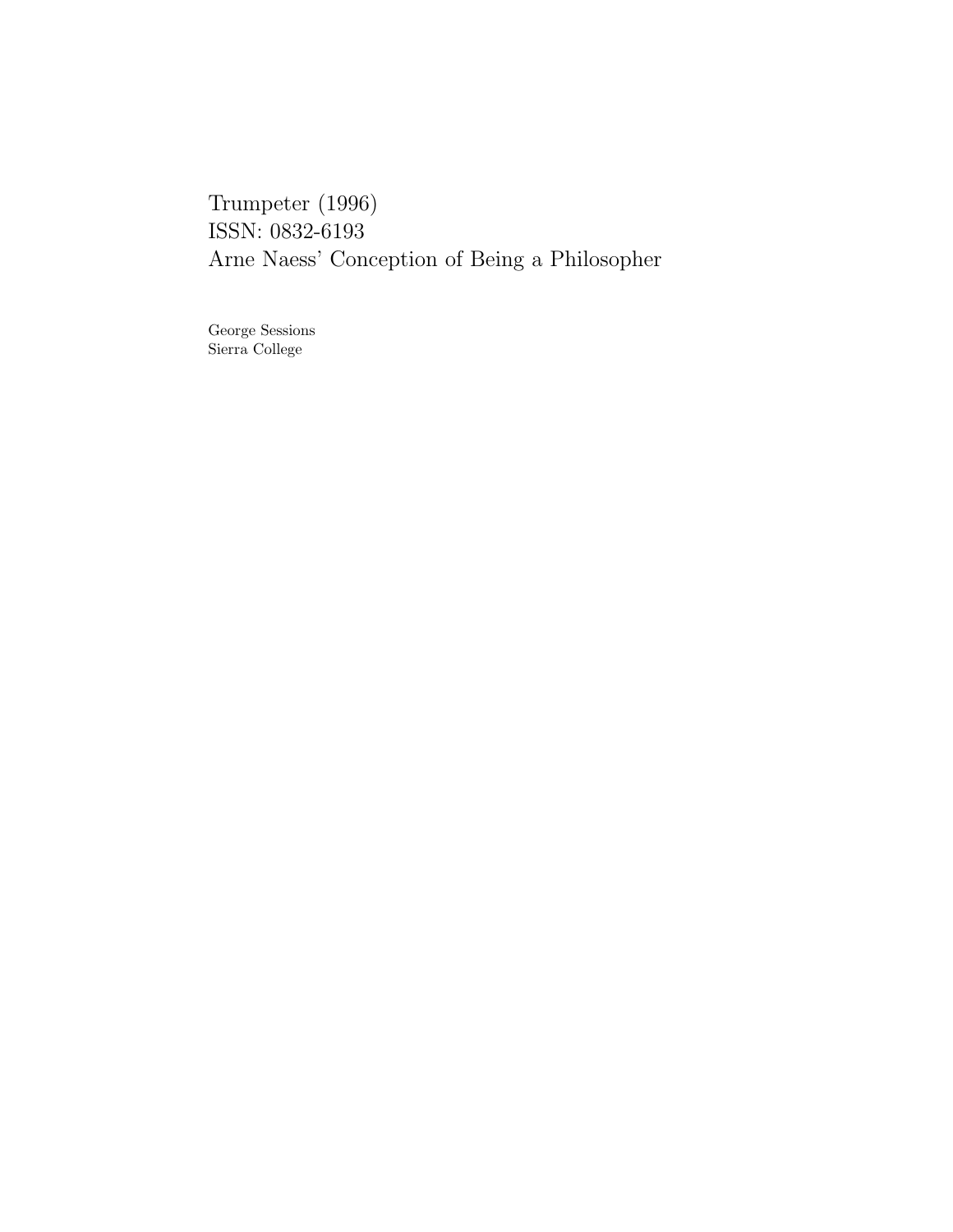GEORGE SESSIONS teaches philosophy at Sierra College. He is the author of numerous publications and editor of the anthology Deep Ecology for the 21st Century.

In 1992, the Norwegian Broadcasting Corporation produced a series of television programs to celebrate Arne Naess' 80th birthday. This series provides insight into his basic philosophy and personality; an intimate look at the man and the motivations which lie behind his sometimes formidable technical writings.1 Naess frequently makes the distinction between being a professor of philosophy and being a philosopher (a "lover of wisdom") - between being professionally occupied with a specialized, narrowly rational analysis of ideas, and being a person who has thoughtfully developed a total philosophical view and who lives and acts on the basis of that view. Naess claims that he has tried to be both in his life. In this series (and especially in the video Crossing the Stones) we see Naess portrayed as a highly mature human being, thinking the thoughts and living the life of an activist philosopher who finds himself in the midst of the global ecological crisis.2

On a train ride in 1970 from Oslo to Ustaoset (the little hamlet below the mountain, Hallingskarvet, and his hut Tvergastein) Naess muses about his philosophical development: a development away from logical positivism and the narrow intellectualism of Bertrand Russell in 1934-5, and toward the pragmatic activist philosophies of James and Dewey; and Spinoza, the natural sciences and Nature philosophy. He says that since he could no longer embrace scientific empiricism as a total system, he was forced to a kind of philosophical scepticism which involves a philosophy of diversity of cultures, thought systems, and lifestyles. For Naess, there should be "no definite world view in the future."

Naess greatly admires William James' Principles of Psychology (1890) calling it still "the best introduction to the psychology of the self." It is somewhat ironic that James and Dewey's philosophical orientation was anthropocentric, whereas one scholar has pointed to Russell as holding (like Naess) a basically Spinozist orientation, and as someone who warned about the approaching ecological crisis as early as 1948. Russell, however, was unable to integrate his philosophical theory with the peace activism he came to late in life. Perhaps Naess was principally attracted to the pragmatists for their integration of theory with action, and their rejection of concepts of absolute truth.

Naess proposes that philosophy, as it is taught in colleges and universities, should help students retain broad and deep perspectives, as well as helping them to develop and articulate a personal total-view. He suggests that philosophy should be different from science and quasi-scientific behavior; it should aid students in developing a philosophy of life. While we need academic philosophers in the universities, we also need more "old fashioned, maximal perspective philosophers" who act from this perspective and relate their total-view perspec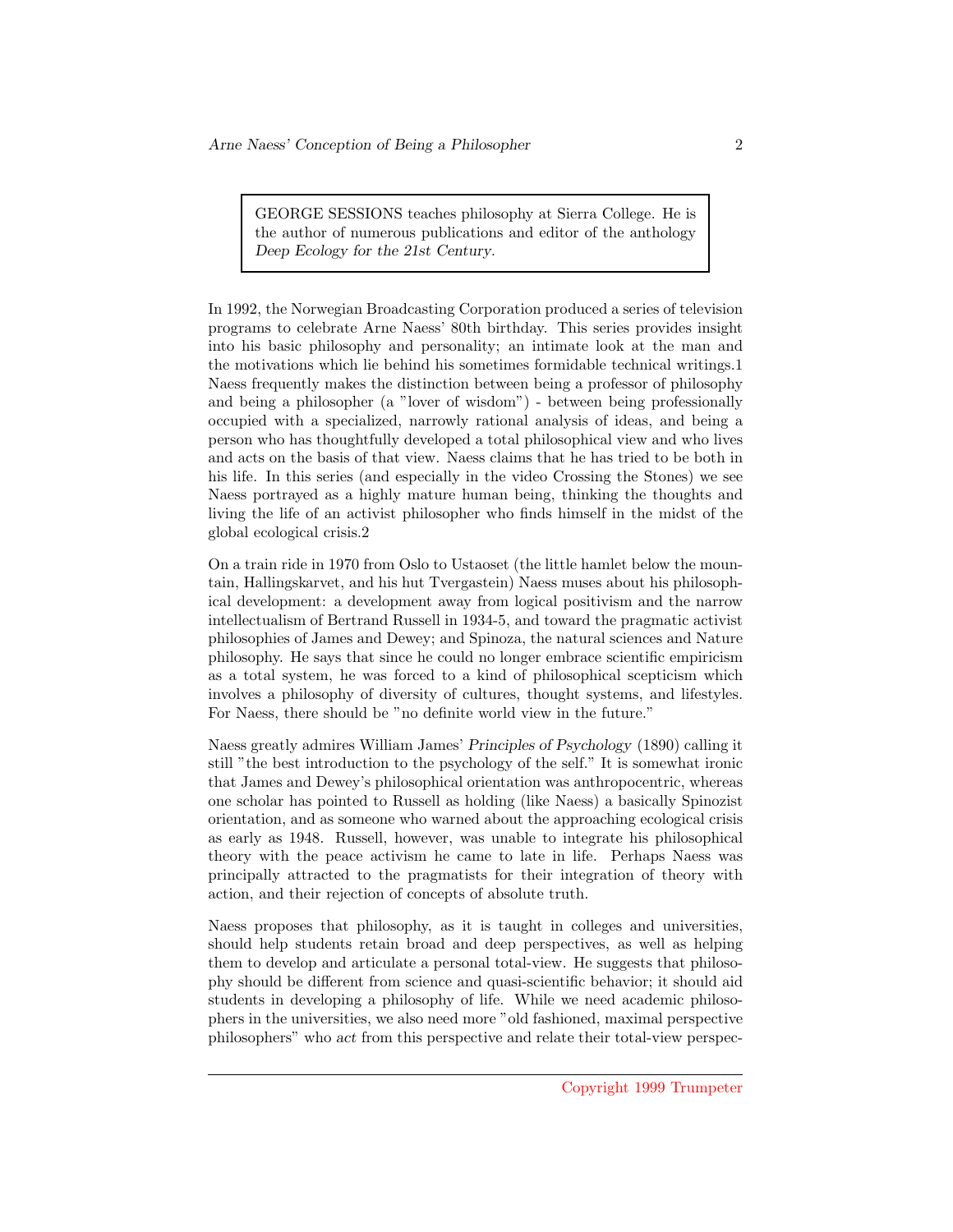tives to an activist personal philosophy - to every day questions of how we live and influence people and politicians - and who "act from the deepest in themselves." Philosophy should help students become aware of - and learn to articulate their views and their deepest feelings and intuitions concerning - where they stand "in their innermost being" so that they can "stand up against the technocracy."

Naess discusses his participation in three climbing expeditions to the Himalayas. He resisted the temptation to go to the Himalayas until 1948, because such immense undertakings involved organization, administration, and "coming together to talk about non-essentials." This attitude seems to reflect the point he makes in his little paper "Deep Ecology and Lifestyle" that people should try "to lead a complex (not a complicated) life: trying to realize as many aspects of positive experiences as possible within each time-interval."

The resistance of the Norwegian people to joining the European common market (EEC) - to avoid being swept up in the international global economy as well as to preserve their distinctive cultural traditions - is positively discussed, as is the U.N. Brundtland Commission and the need to distinguish between their concept of "sustainable development" versus genuine ecocentric "ecological sustainability."

The Nazi occupation of Norway allowed Naess to further develop his techniques of Gandhian nonviolent active resistance (Satyagraha) this stood him in good stead when he participated in nonviolent demonstrations in arctic Norway over protecting the Mardola waterfall in 1970, and the damming of the Alta River in 1981. He says that "during the ecological crisis one has to be an activist. If you have a religion or philosophy and a conception of yourself [a total view] then you act from that." For Naess, following the philosophy of Spinoza, you "get free" which means you act from your deepest self. And you act "completely relaxed."

One of the keys to Naess' personality is the importance of playfulness as, in the video, he engages in what he calls "play boxing" with his professional boxing sparring partner Bjorn Barland. He points out that professional philosophers, and other academics, are expected to be formal and stiff - both inside and out - but, Naess claims, playfulness is basic in life. "The more suffering we see, the more playfulness we need." (One is reminded here of the cheerful playful personality of the Dhali Lhama). Today, Naess says, "there is too much competitive sport and too little playfulness." I think that, like a Zen Master and Coyote Trickster, Naess' playful - and sometimes outrageous - behavior with friends and total strangers serves to shock them out of their complacency and overly serious demeanor. This playfulness often shines through in his writings.

His life at Tvergastein has been his version of living his famous slogan "simple in means, rich in ends" and he hopes that people can find their own ways to live this lifestyle. He says "rich life, simple means. Not a simple life." The high